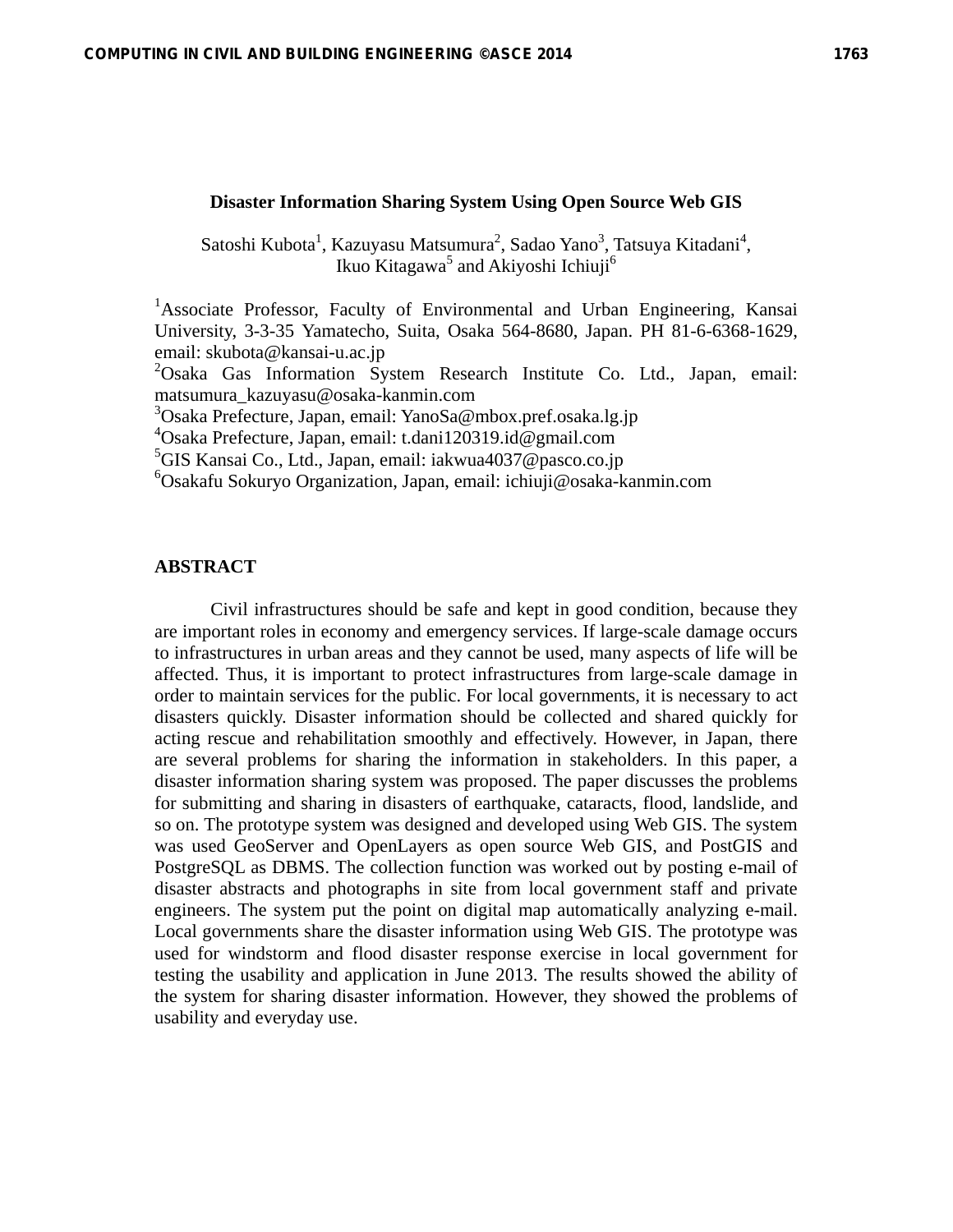#### **INTRODUCTION**

Civil infrastructures should be safe and kept in good condition, because they are important roles in economy and emergency services. Moreover, they are necessary in all kinds of circumstances, from moving around in daily life to implementing disaster recovery efforts. If large-scale damage occurs to infrastructures in urban areas and they cannot be used, many aspects of life will be affected. Thus, it is important to protect them from large-scale damage and to carry out maintenance in order to maintain services to the public (Hassanain et al., 2003). For local governments, it is necessary to act disasters quickly. Disaster information should be collected and shared quickly for acting rescue and rehabilitation smoothly and effectively. However, in Japan, there are several problems for sharing the information in stakeholders. For collecting disaster information, phone and fax are now used. And whiteboards are used for attaching FAX paper and write the situation by permanent marker. Thus, it is difficult to understand for disaster response engineers in

In the present research, a disaster information sharing system is proposed for sharing disaster information quickly. The paper discusses the problems for submitting and sharing in disasters of earthquake, cataracts, flood, landslide, and so on. The prototype system is designed and developed using open source Web GIS. The prototype is used for windstorm and flood disaster response exercise in local government for testing the usability and application in June 2013.

# **PROBLEMS FOR COLLECTION AND SHARING OF DISASTER INFORMATION**

**Problems.** We analyzed problems for collection and sharing of disaster information by interview for local government engineers. Several problems were identified. (1) Authenticity and position of the reported disaster information are affirmed on the site by local officer. (2) Paper is used for distributing the information. Thus, the latest information do not share among disaster countermeasures office. There were several cases which disaster information were reported over again in previous exercise. (3) It is difficult to share and manage disaster information in an integrated fashion among local governments, fire brigade offices, police offices and road occupied companies.

**System Requirements.** In this paper, a disaster information sharing system is presented to solve the problems mentioned above. (1) Information management, collection, and update of disaster information on first reaction. (2) An accurate traffic regulation plan and road open plan are released for citizens. (3) Disaster information are shared accurately and quickly among stakeholders. And, they update the information.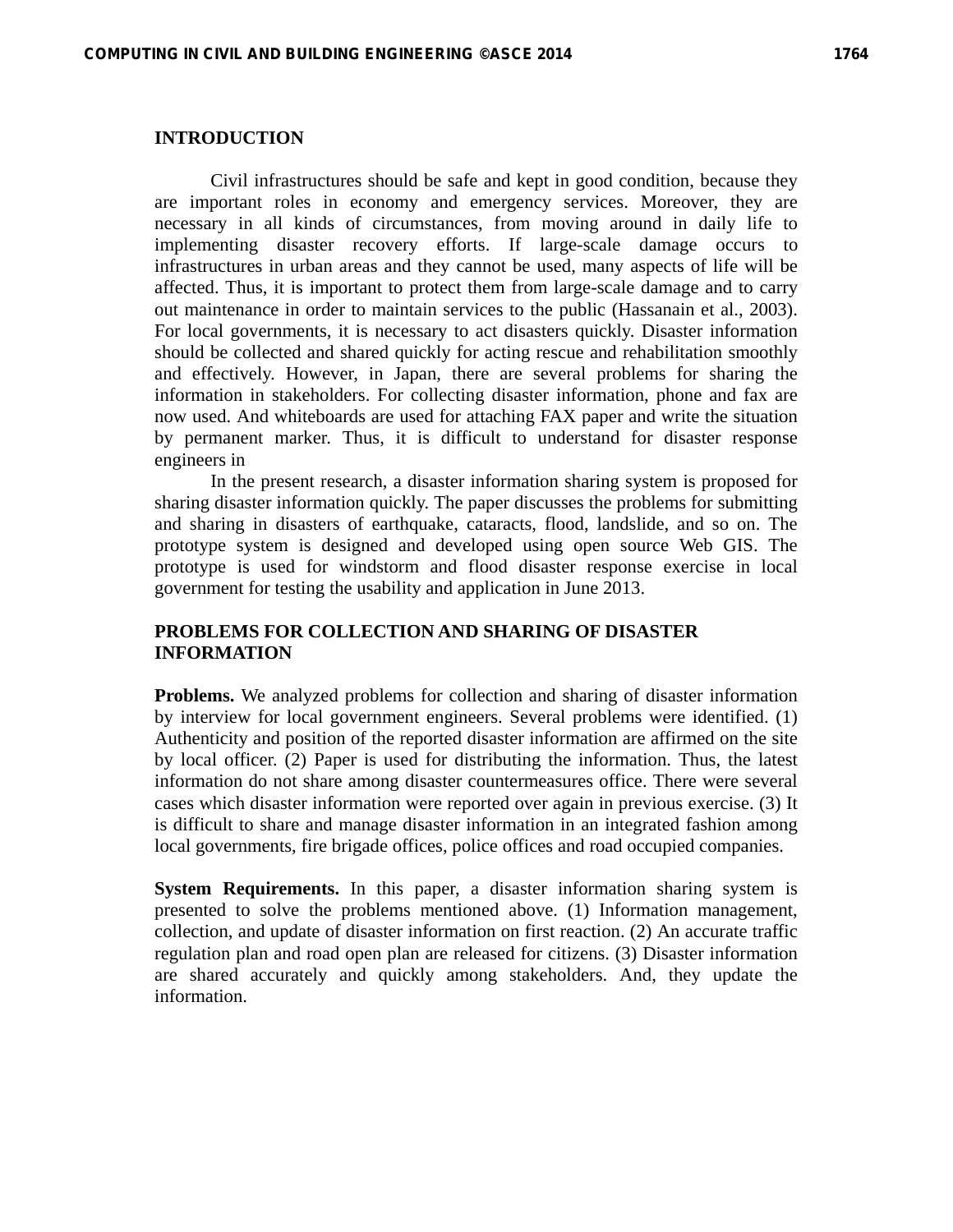A road data model is defined as the product data model of a road structure to which attribute information is added in order to link the model to the spatial data infrastructure. Information on the geometric shape and attitude of items such as roads, buildings, and rivers has been generated from a wide variety of construction projects. This information should be shared and utilized by project participants. The road data model is a concept for sharing and utilizing information collected over the life-cycle of a construction project. The road data model is a method for analyzing the situation and solving the problem. Construction stakeholders and computer software can share and utilize the standardized information by using the road data model. The road data model has information from documents, CAD data, drawings, design calculations, and other sources which can be used by those involved in a construction project. In the present study, the constructed road data model has structural and work information. Structural information includes road structures such as bridges, carriageways, sidewalks, and road furniture. Inspections, repair judgments, repair of pavement, and construction of pavement are defined as work information. Traffic accident data is also defined in the model. The road data model is shown in Figure 1; the location- based expressions 'GM\_Point', 'GM\_Surface', and 'GM\_Polygon' are defined to connect the road data model to map information. The information portal system was developed based on the proposed idea. A disaster information sharing system was designed and developed using open source Web GIS components. This section proposes the concepts of the system. Road data models are constructed so that information within the information management system can be shared among those involved in the management of roads.



**Figure 1. Road Data Model.**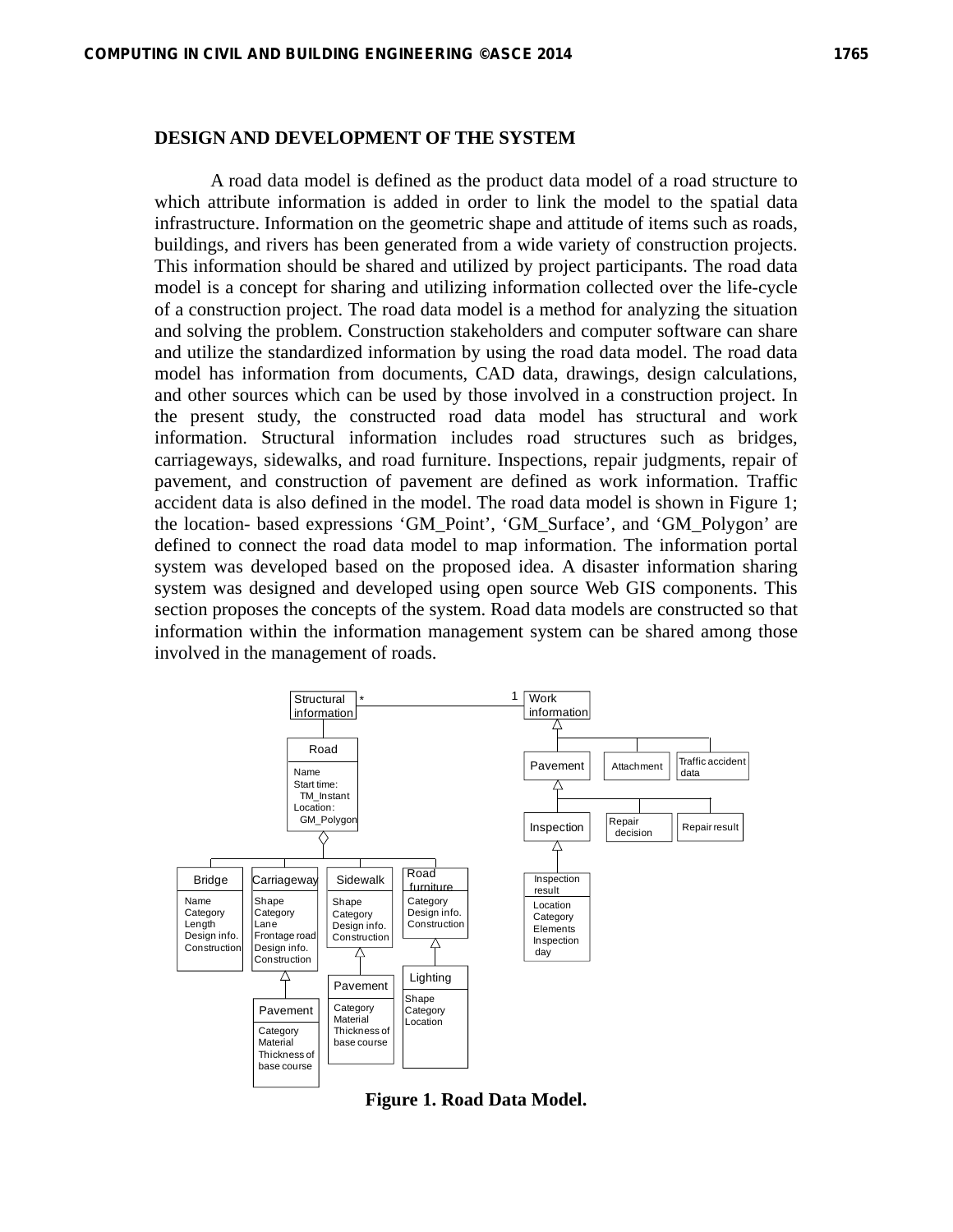#### **OUTLINE OF THE SYSTEM**

A disaster information system is prosed for solving the above problems and system requirements. The system can manage the disaster information and points by submitting e-mail of site situations and photographs using GPS (Global Positioning System) and smartphone. A civil engineering officer can browse and understand the points and situations on their personal computer display.

#### **SYSTEM ARCHITECTURE**

The proposed system is access through the internet. The system architecture is shown in Figure 2. The system was used GeoServer 2.2.3 and OpenLayers 2.12 as open source Web GIS, and PostGIS 1.5.3 and PostgreSQL 8.4 as DBMS. The collection function was worked out by posting e-mail of disaster abstracts and photographs in site from local government staff and private engineers. The system put the point on digital map automatically analyzing e-mail. Local governments share the disaster information using Web GIS.



**Figure 2. System Architecture.**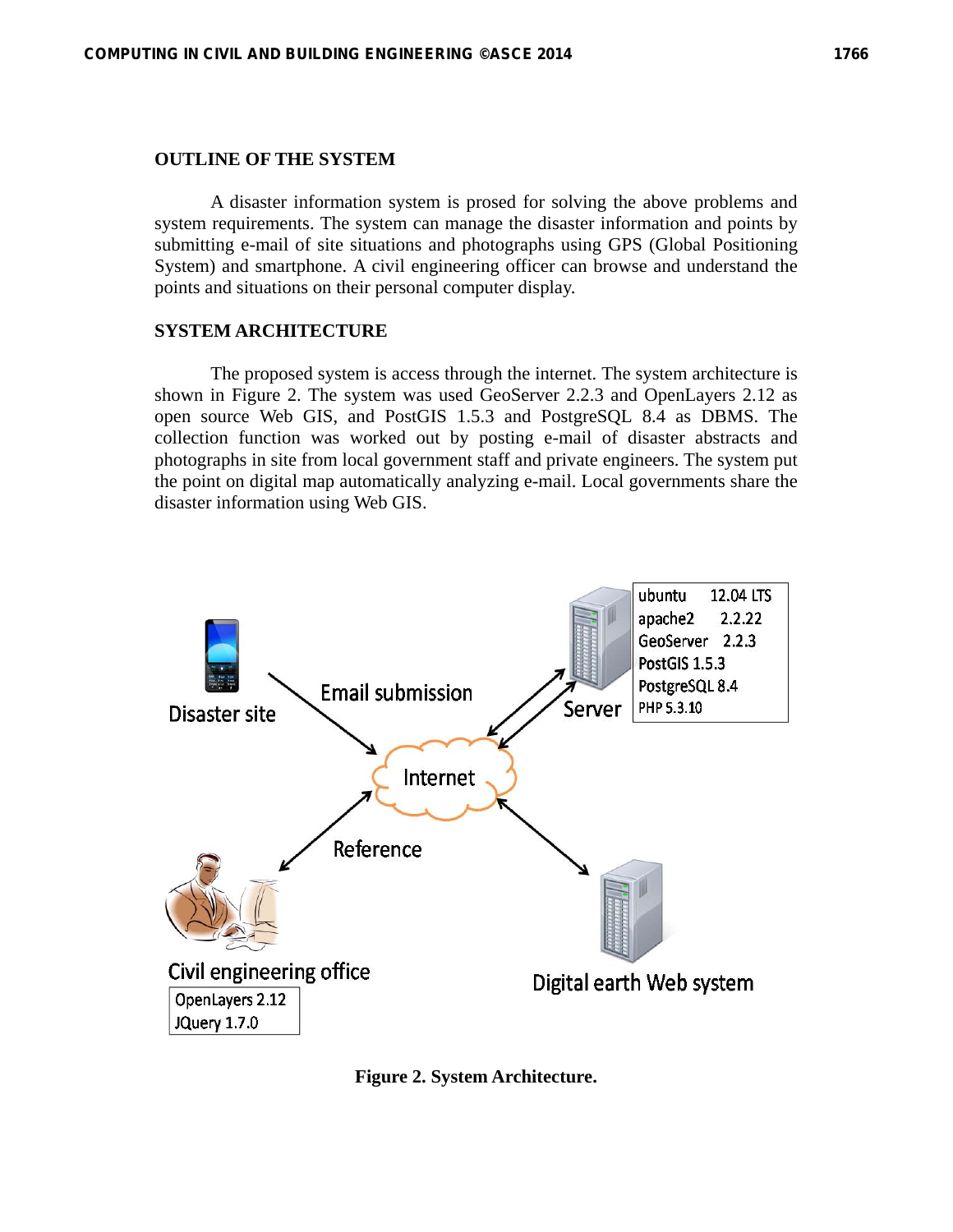## **SYSTEM USE FLOW**

The proposed disaster information sharing system is used as follows. (1) A local government officer takes a photo by using GPS attached smartphone on a disaster site. And he/she submits e-mail of situations and photos to system's mail address. (2) The system extracts longitude and latitude from Exif data of photos and posts marker of the position, situation, and photos. (3) Disaster countermeasures officer browse the map and disaster situations.

# **EXPERIMETNS IN DISASTER RESPONSE EXERCISE**

The prototype was used for windstorm and flood disaster response exercise in local government for testing the usability and application in June 2013. The system use in disaster response exercise is shown in Figure 3. In the system test, 8 virtual disasters were made. There were river, landslide, road and park disasters. The



**Figure 3. System Use in Disaster Response Exercise.**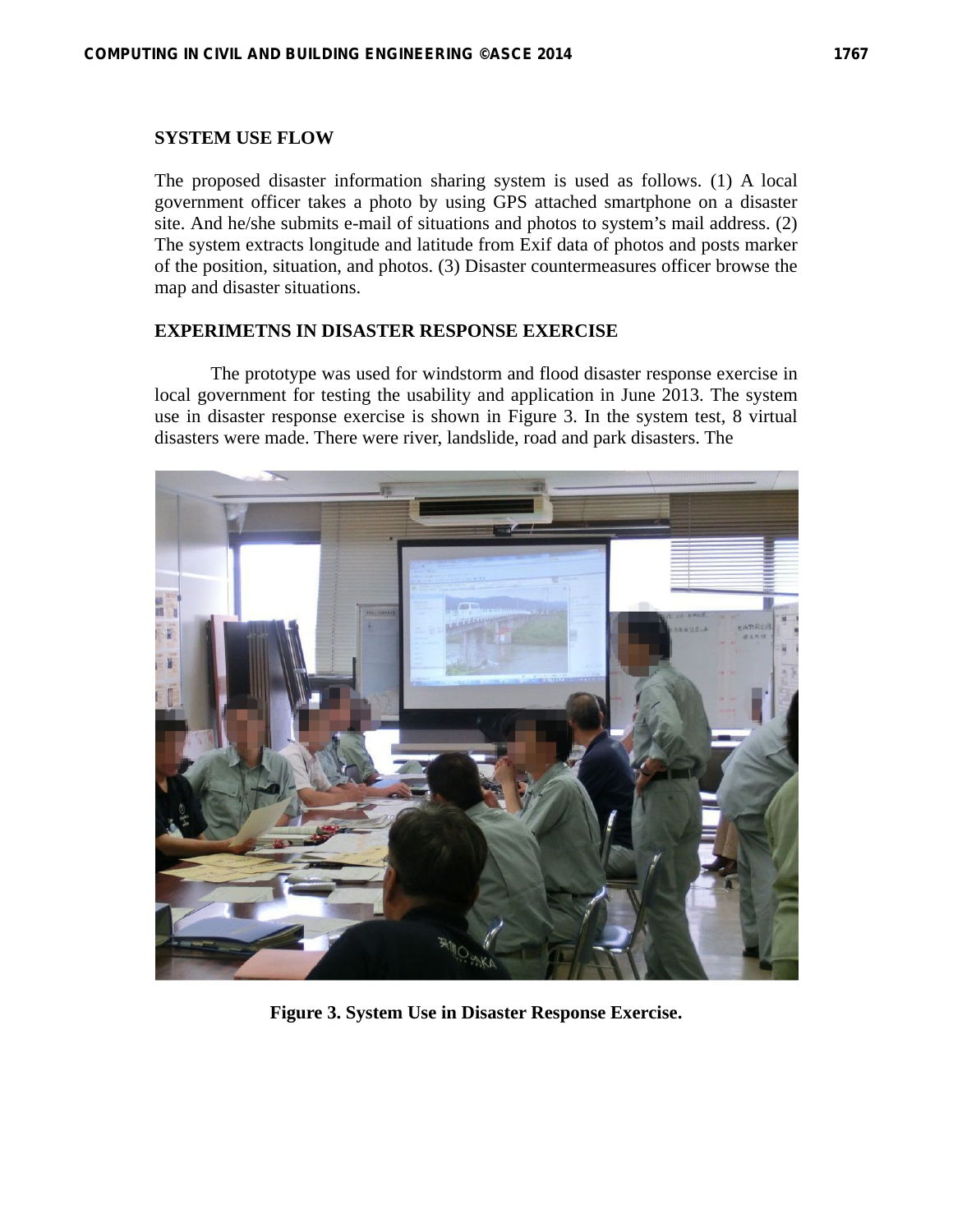## **RESULTS**

Figure 4 shows the posted disaster situation using the proposed system. Figure 5 shows the photo. In disaster countermeasures office, the system was used by digital light projector. The officers browse the disaster information and photos on the map and discuss measures. The user said that it is easy to understand the point of the site and situations by using the proposed system. The system has the capability of use in the disaster site. However, there were several challenges of user interface and the posting method of e-mail.



**Figure 4. User Interface of the System.**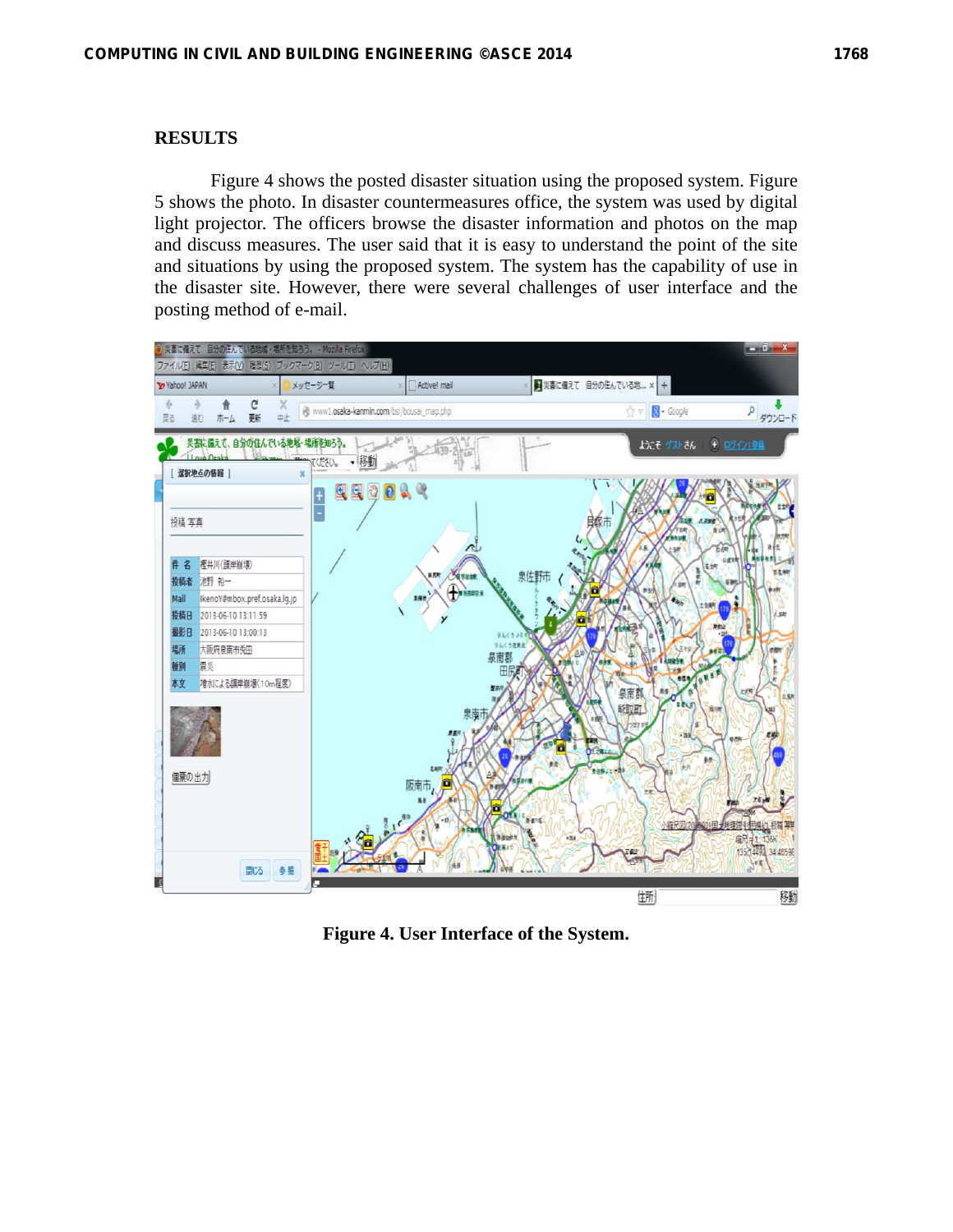

**Figure 5. User Interface of the System.** 

# **CONCLUSION**

This paper proposed a disaster information sharing system which aims for sharing disaster information quickly. The paper discusses the problems for submitting and sharing in disasters of earthquake, cataracts, flood, landslide, and so on. The prototype system is designed and developed using open source Web GIS. The prototype is used for windstorm and flood disaster response exercise in local government for testing the usability and application in June 2013.

### **REFERENCES**

- Abe, A., Sasaki, T., and Odashima, N. (2004). "Development and Operational Evaluation of the Groupware Based on Geographical Location Information for Local Community Activities." *Journal of Information Processing*, Information Processing Society of Japan, Vol. 45, No. 1, pp. 155-163.
- Shibayama, A, Hisada, Y., Murakami, M., Zama, S. Endo, M., Takizawa, O., Noda, I., Sekizawa, A., Suematsu, T. and Ogai, A. (2009). "A Study on Intelligence Sharing using the Support System for Disaster Information Collection with Information and Communication Technology." *Journal of Japan Association for Earthquake Engineering*, Vol. 9, No. 2, pp. 113-129.